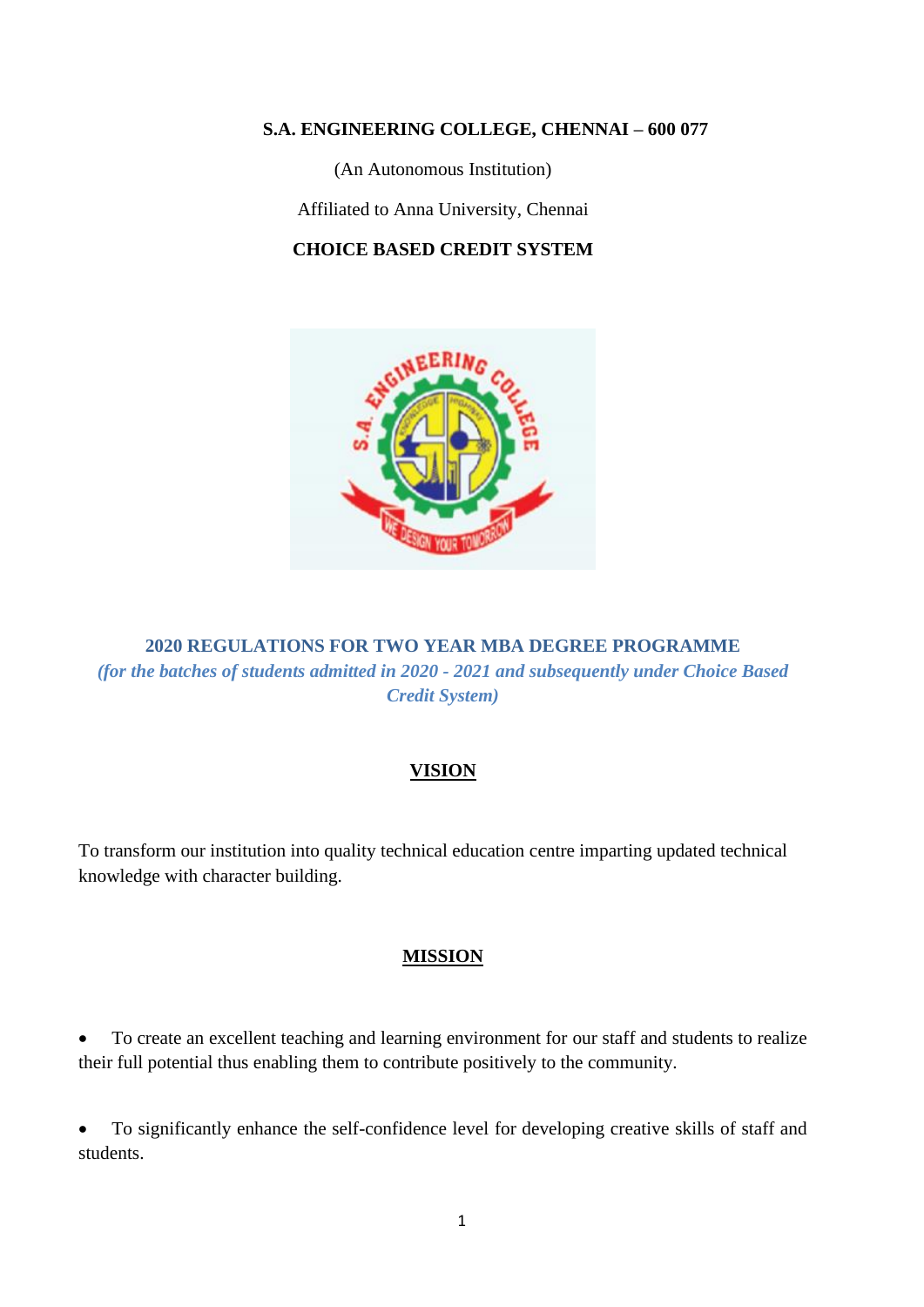#### **S.A. ENGINEERING COLLEGE, CHENNAI – 600 077 An Autonomous Institution Affiliated to Anna University, Chennai CHOICE BASED CREDIT SYSTEM**

# **REGULATIONS 2020 ONWARDS TWO YEAR MBA DEGREE PROGRAMME** *(For the batches of students admitted in 2020 - 2021 and subsequently under Choice Based Credit System)*

The regulations hereunder are effective from the Academic Year 2020-2021 and are applicable to students admitted to M.B.A. programme of S.A. Engineering College, Chennai - 77. The regulations hereunder are subject to amendments as may be made by the Academic Council of the College from time to time. Any or all such amendments will be effective from such date and to such batches of students (including those already undergoing the programme) as may be decided by the Academic Council.

## 1. **PRELIMINARY DEFINITIONS AND NOMENCLATURE**

In the following Regulations, unless the context otherwise requires

**1.1 "Programme"** means Post Graduate Degree Programme that is MBA Degree Programme.

**1.2 "Course"** means a theory or practical course that is normally studied in a semester like Human Resources, Marketing, Finance, Operations Management, Systems, etc.

**1.3 "Head of the Institution"** means the Principal of the College.

**1.4 "Head of the Department"** means Head of the Department concerned.

**1.5 "Controller of Examinations"** means the authority in the college who is responsible for all activities of the Assessment and Semester Examinations.

**1.6 "University"** means the affiliating University, Anna University, Chennai, which will award the MBA degree.

**1.7 "Institution"** means S.A.Engineering College, Chennai, an autonomous institution affiliated toAnna University, Chennai

#### 2. **MODE OF STUDY**

The Full –Time MBA program is of 4 semesters (2 years) duration. The medium of instruction and the language to be used for examinations, seminar presentations and project report shall be English.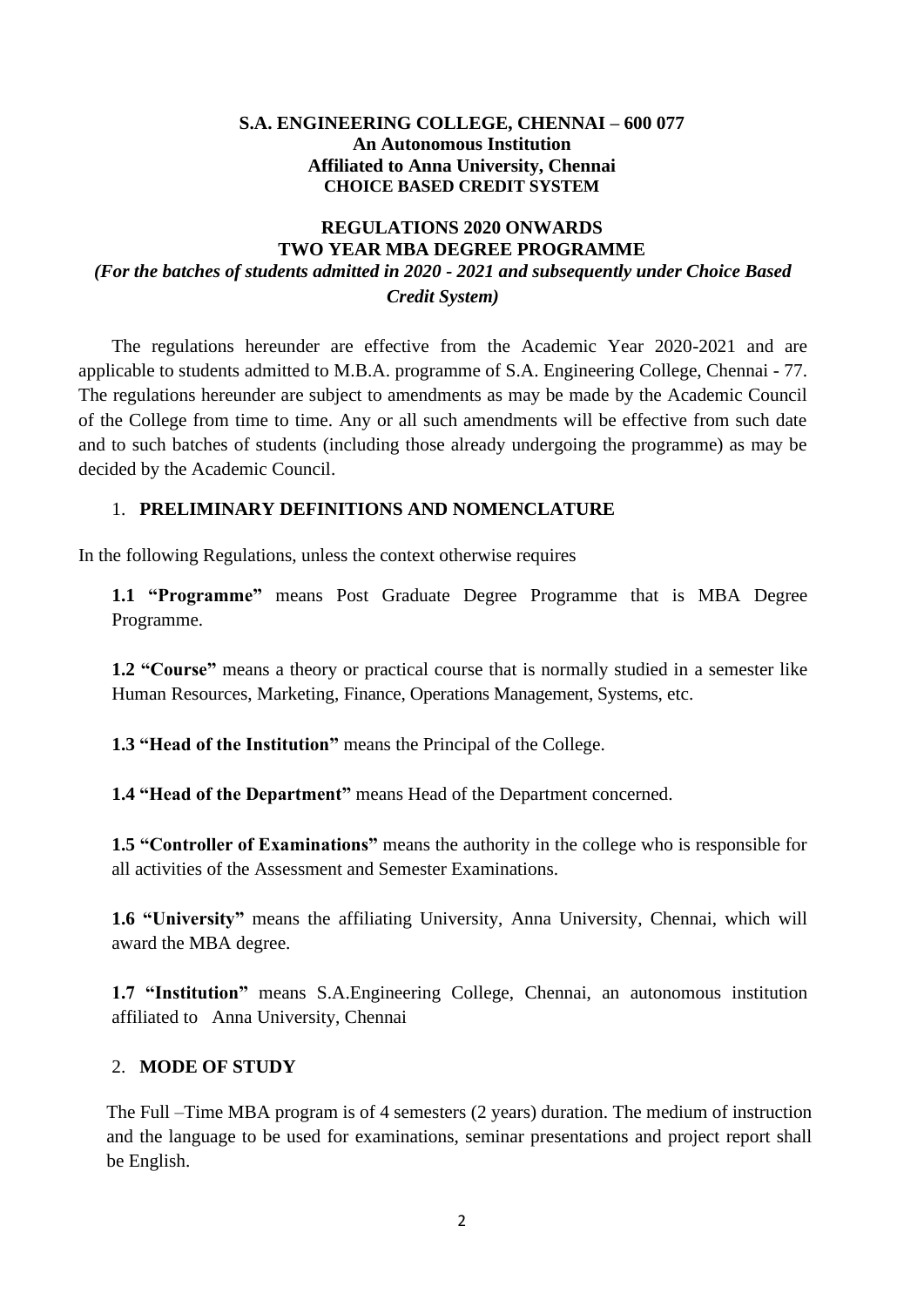# 3. **ELIGIBILITY FOR ADMISSION**

Students with any degree from UGC recognized institutions under 10+2+3 (or) 4 patterns are eligible to apply.

The Institution will admit students who have appeared for an entrance examination recognised nationally or the institution will adopt to follow any one of the following entrance examination: TANCET for Government quota or examination conducted by consortium of self-financing professional, Arts & Science Colleges in Tamil Nadu for management quota. However, candidates with MAT/CAT/XAT will be given preference.

# 4. **DURATION OF THE PROGRAMME**

- 4.1 **Minimum Duration:** The programme will extend over a period of two years leading to the Degree of Master of Business Administration (M.B.A). The two academic years will be divided into four semesters with two semesters per year. Each semester shall normally consist of 90 working days including examination days.
- 4.2 **Maximum Duration:** The student shall complete all the passing requirements of the M.B.A. degree programme within a maximum period of 4 years; these periods reckoned from the commencement of the semester to which the student was first admitted to the programme.

# 5. **CREDITS TO BE EARNED**

The total number of credits a student earns during the four semesters of the study period is called total credits. A student must earn a minimum of 102 credits for successful completion of MBA program. He may earn maximum credits of up to 106 credits.

## 6. **STRUCTURE OF THE PROGRAM**

The course work of the odd semesters will normally be conducted only in the odd semester and that of the even semesters only in the even semesters.

## **6.1 Categorization of Courses**

The first year provides for learning the foundation areas and professional core courses. The second year provides an opportunity for students to do a deep-dive in functional areas of interest by way of specialisation and electives. Five specialisations which are ever-green are offered. The following types of courses will form part of the MBA curriculum:

**(i). Professional Core (PC) Courses** provide the basic knowledge that is necessary to pursue management education and provide the student with the basic knowledge about different functional areas of management in an organization.

**(ii). Professional Elective (PE) Courses** enable the students to get a depth of knowledge in subjects pertaining to their areas of specializations

**(iii). Non Functional Elective (NFE) Courses** includes electives from non functional areas of management like International Business, Healthcare etc,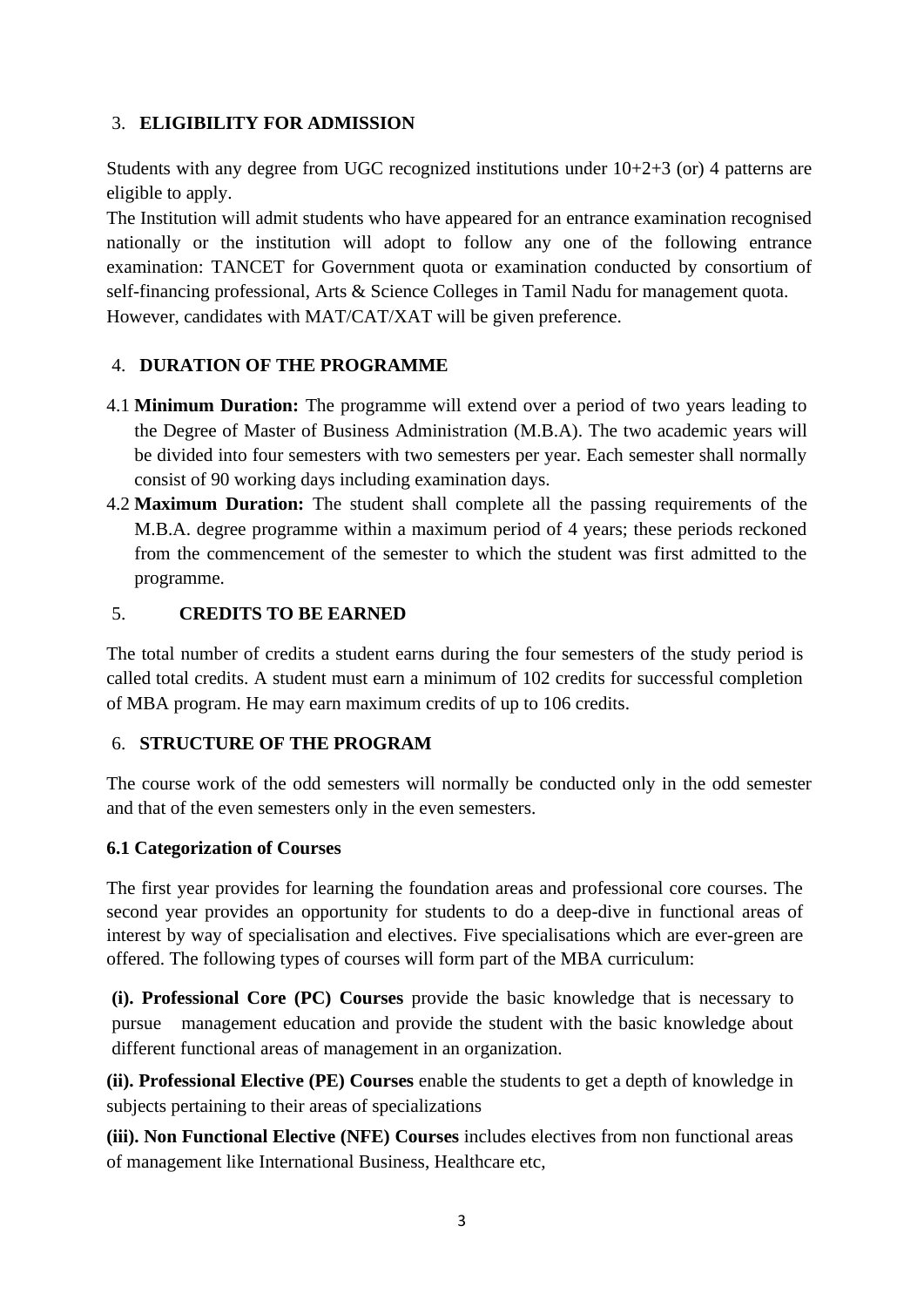**(iv). Employability Enhancement Courses (EEC)** includes Indian ethos & business ethics (Seminar), practical laboratory courses like data analysis and business modeling ,creativity & innovation , industrial / summer internship and project work.

#### **6.2 Courses per Semester**

Curriculum of a semester shall normally have a blend of lecture courses and practical course including employability enhancement courses. Each course may have credits assigned as per clause 5.1

#### **6.3 Credit Assignment**

Each course is assigned certain number of credits based on the following:

| <b>CONTACT PERIOD PER WEEK</b>                  | <b>CREDITS</b> |
|-------------------------------------------------|----------------|
| 1 Lecture Period                                |                |
| 2 Tutorial Period                               |                |
| 2 Laboratory periods (also for EEC courses like |                |
| Seminar/Project work/, creativity & innovation  |                |
| laboratory etc.,                                |                |

#### **6.4 Online courses**

From time to time, online courses offered by reputed institutions may be announced as alternatives to electives. A student can choose to complete the online course(s) with prior approval from Head of the Institution and controller of examinations.

#### **6.5. Value Added Courses (VAC)**

The Students may optionally undergo Value Added Courses and the credits earned through the Value-Added Courses shall be over and above the total credit requirement prescribed in the curriculum for the award of the degree. One / Two credit courses shall be offered by the Department with the prior approval from the Head of the Institution. The details of the syllabus, timetable and faculty may be sent to the Controller of Examinations after approval from the Head of the Institution concerned before the course is offered. Students can take a maximum of two one credit courses / one two credit course during the entire duration of the Programme. The credits earned through this shall be over and above the total credit requirements prescribed in the curriculum for the award of the degree and will not be counted for GPA evaluation.

#### **6.6. Summer Internship/Training**

It provides students with a real-life experience of working in an organization, understanding how it functions and seek to apply the knowledge gained in the program. The student will do this internship after the first year of the program for a period of 30 days as specified in the curriculum during summer vacation**.** 

## **6.7 Project Work**

Project work shall be pursued for a minimum of 12 weeks /3 months during the final semester .The project will have a research orientation and address a problem in the industry. The students will accordingly carry out this project in a company or within the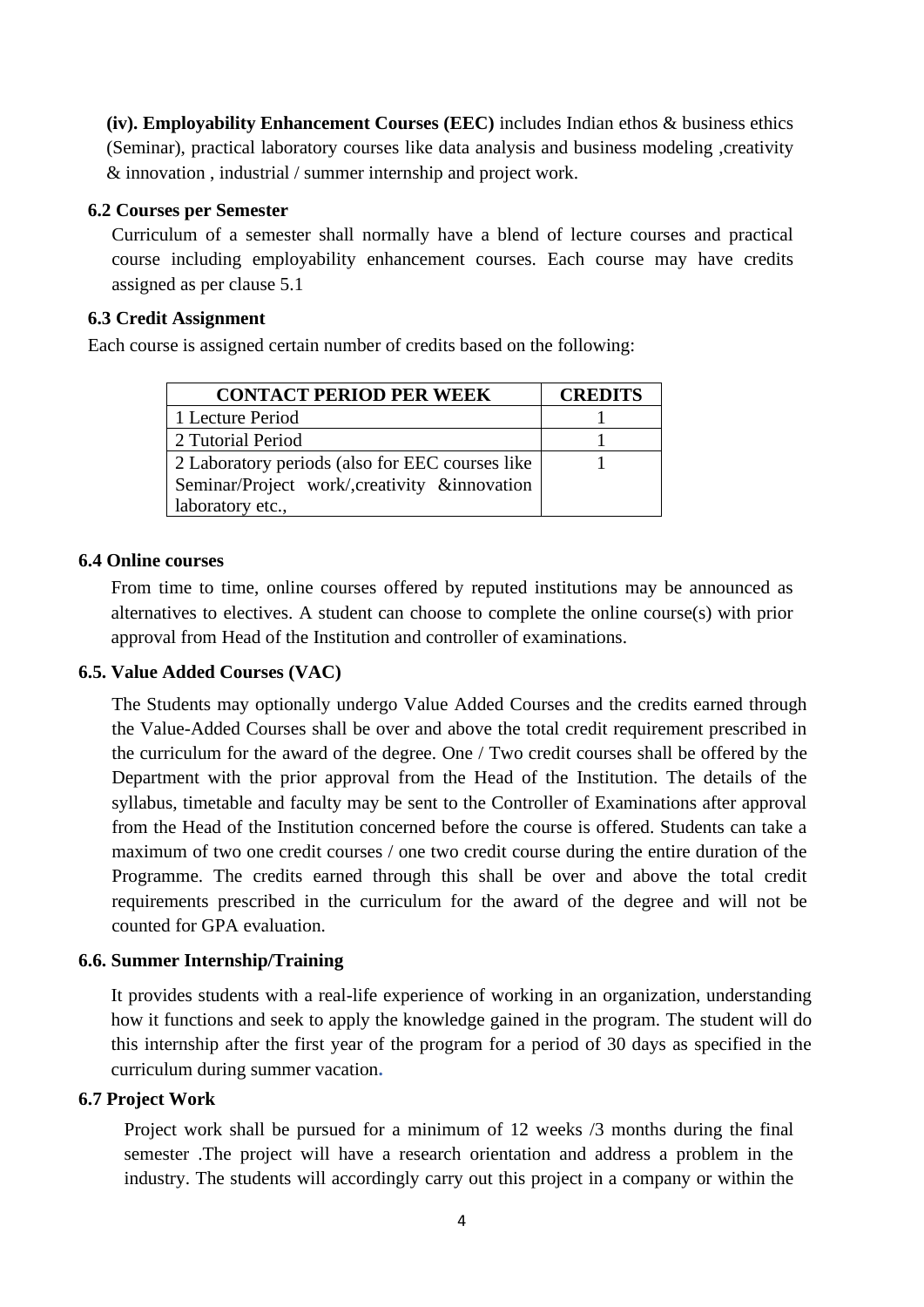institution. Each student will be guided by a faculty member throughout the project. When the project is carried out in a company, there will be an external guide (company) to ensure that the company's goals are met. The student shall be instructed to meet the supervisor periodically and to attend the review committee meetings for evaluating the progress.

# 7. **COURSE ENROLMENT AND REGISTRATION**

7.1 A Faculty advisor/Class advisor assigned from the department shall be responsible for the course enrolment and registration of students every semester as per the curriculum. They are also responsible to provide the details of courses offered by the department or by other department. The student can also register for courses for which he/she has failed in the earlier semesters.

7.2 The registration details of the candidates may be approved by the Head of the Institution and forwarded to the Controller of Examinations. This registration is for undergoing the course as well as for writing the End Semester Examinations. No Elective course shall be offered by any department in the institution unless a minimum 10 students register for the course. However, if the students admitted in the program and Semester is less than 10, this minimum will not be applicable.

# **7.3 The courses that a student registers in a particular semester may include**

7.3.1 Courses of the current semester

7.3.2 Core (Theory/Lab /EEC) courses that the student has not cleared in the previous semesters.

7.3.3 Elective courses which the student failed (either the same elective or a different elective instead).

# 8. **ATTENDANCE REQUIREMENTS FOR COMPLETION OF THE SEMESTER**

8.1 A Candidate who has completed course registration shall be eligible to enroll for examination of any course only if, he/she shall secure not less than 75% attendance (after rounding off to the nearest integer) in each course.

8.2 Ideally every student is expected to attend all classes of all the courses and secure 100% attendance. However, in order to give provision for certain unavoidable reasons such as Medical / participation in sports, the student is expected to attend at least 75% of the classes.

8.3 However, a candidate who secures overall attendance between 65% and 74% in the current semester due to medical reasons (prolonged hospitalization / accident / specific illness) may be permitted to appear for the current semester examinations subject to the condition that the candidate shall submit the medical certificate issued by a registered medical practitioner to the Controller of Examinations and the Head of the Institution.

8.4 A candidate who secures overall attendance between 65% and 74% in the current semester due to participation in any Co curricular /Extra Curricular activities may be permitted to appear for the current semester examinations subject to the condition that the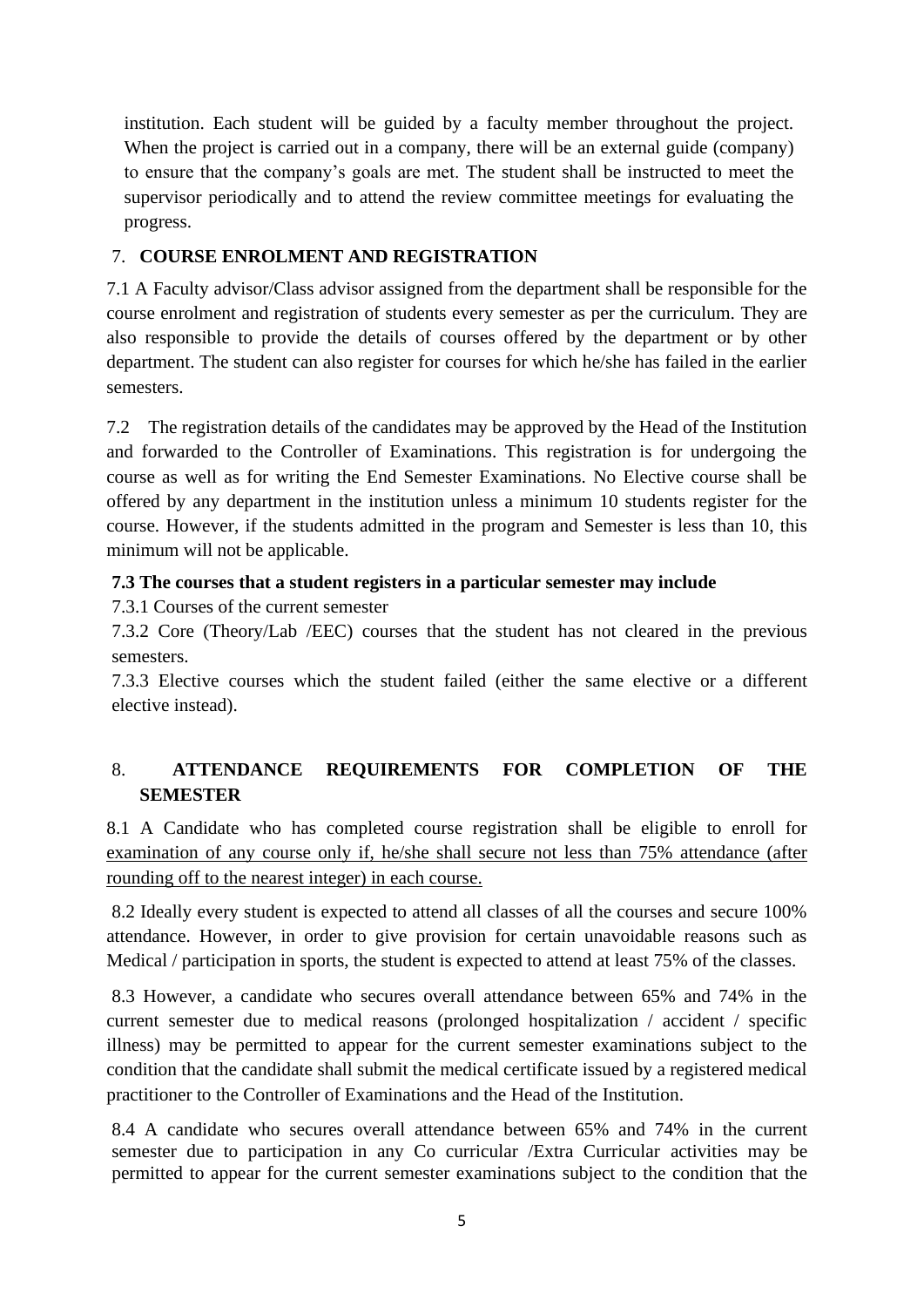candidate shall submit the participation certificate attested by the Head of the Institution and the same shall be considered as "ON DUTY" (OD). The same shall be forwarded to the Controller of Examinations for record purposes.

8.5 Candidates who secure less than 65% attendance in all courses shall not be permitted to write any examination at the end of the semester and not permitted to move to the next semester. They are required to repeat the incomplete semester in the next academic year, as listed in clause 7

## 9. **CLASS ADVISOR**

There shall be a class advisor for each class. The class advisor will be one among the (course-instructors) of the class. He / She will be appointed by the HOD of the department concerned. The class advisor is the ex-officio member and the Convener of the class committee. The responsibilities for the class advisor shall be:

- To act as the channel of communication between the HOD and the students of the respective class.
- To collect and maintain various statistical details of students.
- To help the chairperson of the class committee in planning and conduct of the class committee meetings.
- To monitor the academic performance of the students including attendance and to inform the class committee.
- To attend to the students' welfare activities like awards, medals, scholarships and industrial visits.

#### 10. **FACULTY ADVISOR**

There shall be a Faculty advisor for every 15-20 students. The faculty advisor may be one among the course-instructors of the class. He / She will be appointed by the HOD of the department concerned. The responsibilities for the faculty advisor shall be:

- To act as the channel of communication between the HOD and the parents of the respective student.
- To counsel/mentor the allotted students, guide and motivate them towards a successful career
- To collect and maintain various statistical details of students in proctor cards in regular intervals.
- To monitor the academic performance of the students
- To track the daily attendance of their respective students and if they found absent the reason to be recorded in the students leave report available in the department office.
- To encourage the students to participate in extra and co–curricular activities.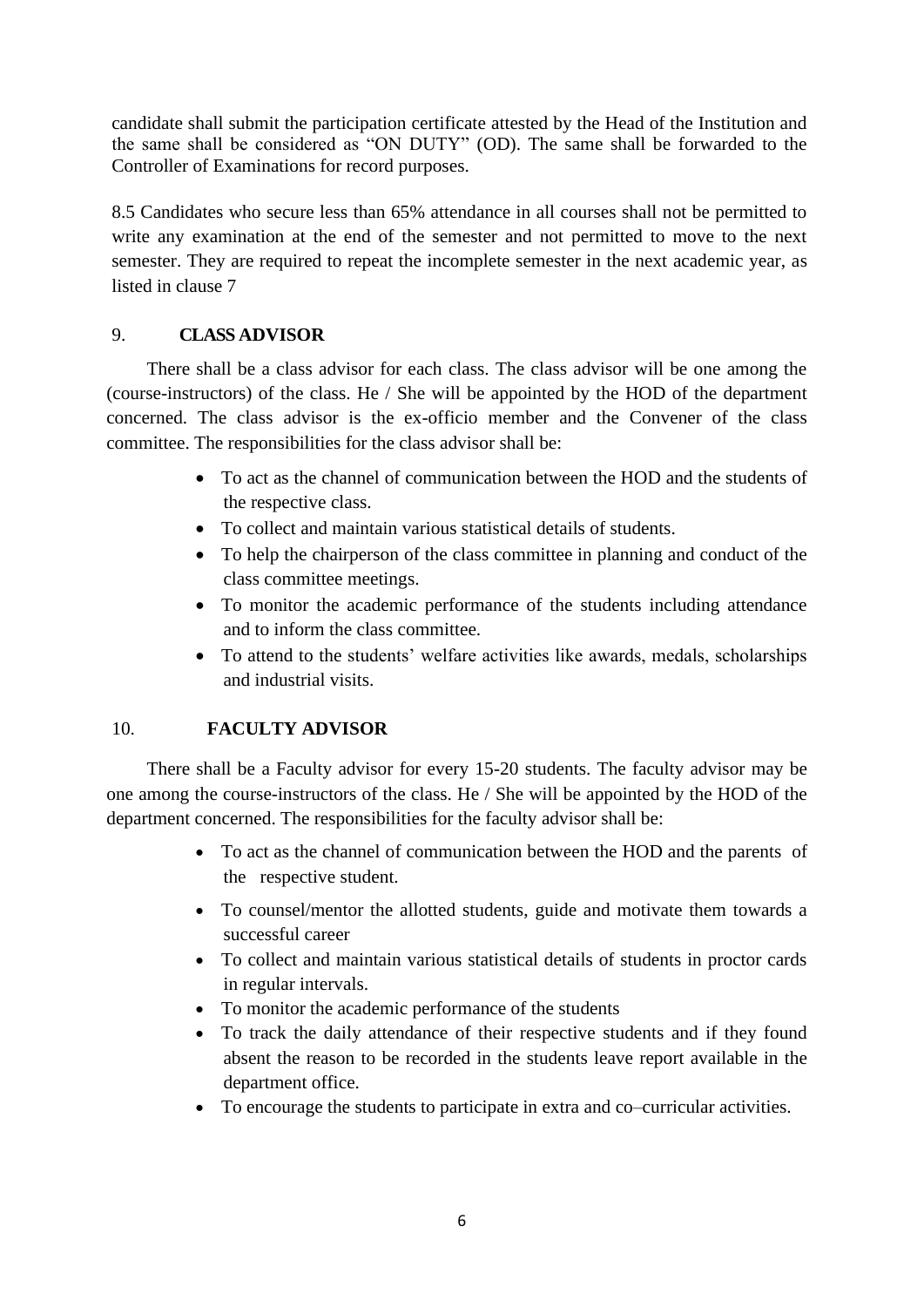## 11. **CLASS COMMITTEE**

11.1.1 Every class shall have a class committee consisting of faculty handling the subjects of the class concerned, student representatives and one chairperson who is not teaching the class. It is a part of IQAC with the overall goal of improving the teaching- learning process. Responsibilities of the class committee include

11.1.2. Solving the problems experienced by students in the class room and in the laboratories.

11.1.3. Clarifying the regulations of the degree programme and the details of rules therein which should be displayed on college notice-board.

11.1.4 Informing the student representatives, the academic schedule including the dates of assessments and the syllabus coverage for eachassessment.

11.1.5. Informing the student representatives the details of regulations regarding weightage for each assessment. In the case of practical courses (laboratory / project work / seminar etc.) the breakup of marks for each experiment / exercise / module of work, should be clearly discussed in the class committee meeting and informed to thestudents.

11.1.6. Analyzing the performance of the students of the class after each test and finding the ways and means of solving problems, ifany.

11.1.7. Identifying the weak students, if any, and requesting the teachers concerned to provide some additional help or guidance or coaching to such weakstudents.

11.1.8. The class committee shall be constituted within the first week of each semester.

11.1.9. At least 6 student representatives (usually 3 boys and 3 girls, as applicable to individual departments) shall be included in the class committee.

11.1.10 The Chairperson of the class committee may invite the Class advisor and the Head of the Department to the class committeemeeting.

11.1.11The Head of the Institution may participate in any class committee of theinstitution.

11.1.12. The chairperson is required to prepare the minutes of every meeting, submit the same to Head of the Institution within two days of the meeting and arrange to circulate it among the students and teachers concerned. If there are any points in the minutes requiring that to be addressed by the management, the same shall be brought to the notice of the Management by the Head of the Institution.

11.1.13. The first meeting of the class committee shall be held within one week from the date of commencement of the semester, in order to inform the students about the nature and weightage of assessments within the framework of the Regulations. Two or three subsequent meetings may be held in a semester at suitable intervals. **The Class Committee Chairman shall intimate the cumulative attendance particulars of each student at the end of every such meeting to enable the students to know their attendance details to satisfy the clause 8 of this Regulation.** During these meetings the student members representing the entire class, shall meaningfully interact and express the opinions and suggestions of the other students of the class in order to improve the effectiveness of the teaching-learningprocess.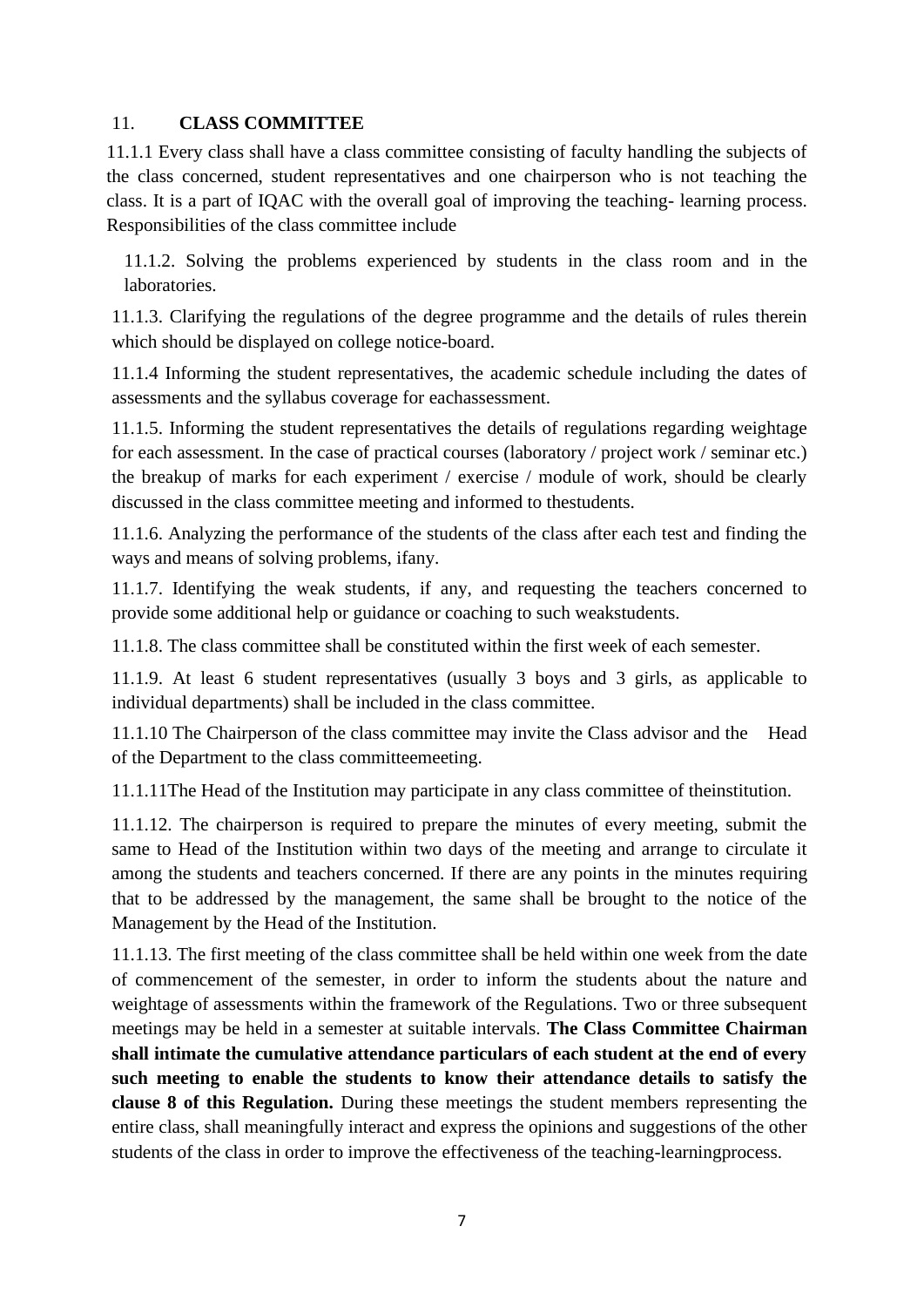## 12. **COURSE COMMITTEE FOR COMMON COURSES**

Each common theory course offered to more than one programme or same programme, shall have a "Course Committee" comprising all the faculty teaching the common course with one of them nominated as Course Coordinator. The nomination of the Course Coordinator shall be made by the Head of the Department / Head of the Institution depending upon whether all the faculty teaching the common course belong to a single department or to several departments. The 'Course committee' shall meet in order to arrive at a common scheme of evaluation for the test and shall ensure a uniform evaluation of the tests.

## 13. **SYSTEM OF EXAMINATION**

13.1 Performance in each course of study shall be evaluated based on (i) continuous internal assessment throughout the semester and (ii) Examination at the end of the semester.

13.2 Each course, both theory and practical (including project work & viva voce Examinations) shall be evaluated for a maximum of 100 marks.

For all theory and practical courses including project work, the continuous internal assessment will carry 2**0 marks** while the End - Semester examination will carry 8**0 marks with the approved pattern.**

13.3 End Semester examination (theory and practical) of 3 hours duration shall ordinarily be conducted between October and December during the odd semesters and between April and June during the even semesters.

13.4 End Semester examination for project work shall consist of evaluation of the final report submitted by the student by an external examiner and an internal examiner, followed by a viva-voce examination conducted separately for each student by a committee consisting of the external examiner, the supervisor of the project and an internal examiner.

13.5 For the End Semester examination in practical courses including project work the internal and external examiners shall be appointed by the Controller of Examinations of the institution

13.6 For theory courses, examiners for question paper setting shall be appointed by the Controller of Examinations of the institution.

#### **14 PROCEDURE FOR AWARDING MARKS FOR INTERNAL ASSESSMENT**

For all theory and practical courses (including project work) the continuous assessment shall be for a maximum of 20 marks. The above continuous assessment shall be awarded as per the procedure givenbelow:

#### **14.1 Theory Courses**

Three Internal Assessment tests shall be conducted during the semester by the Department / College. Internal Assessment 1 and 2 shall be conducted for 50 marks and Internal Assessment 3 shall be conducted for 100 marks. The continuous assessment marks shall be awarded as per the procedure given below:

| <b>Internal Assessment 1</b> | $\blacksquare$ | 05 Marks |
|------------------------------|----------------|----------|
| <b>Internal Assessment 2</b> | $\sim$         | 05 Marks |
| <b>Internal Assessment 3</b> | $\sim$         | 10 Marks |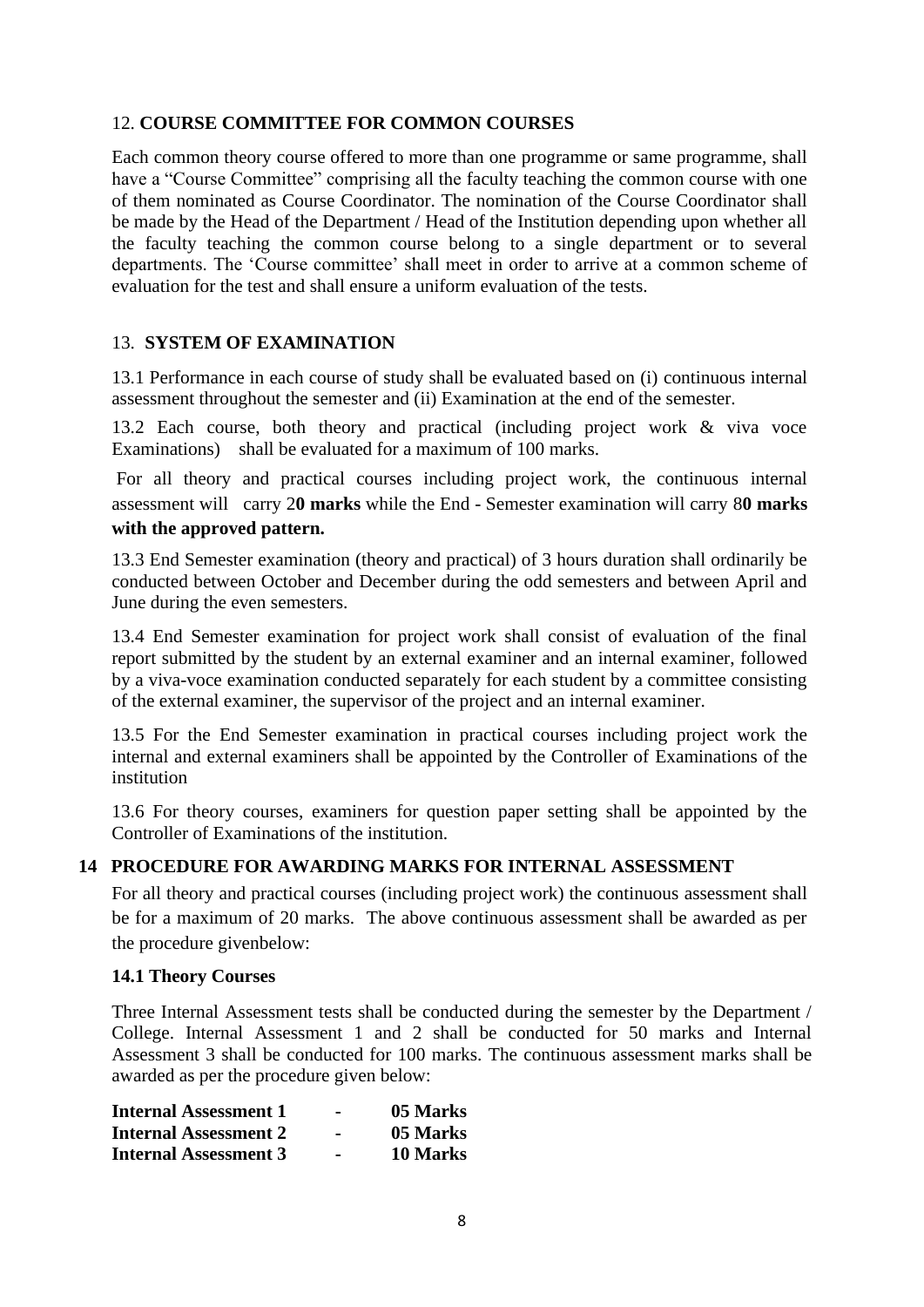## **14.2 Laboratory Courses**

The maximum marks for Internal Assessment shall be 20 in case of practical courses. Every practical exercise / experiment shall be evaluated based on conduct of experiment / exercise and records maintained. There shall be at least one exam. The criteria for arriving at the Internal Assessment marks of 20 are as follows: 75 marks shall be awarded for successful completion of all the prescribed experiments done in the Laboratory and 25 marks for the test. The total mark shall be reduced to 20 and rounded to the nearest integer.

# **14.3 Project Work**

14.3.1 The project work shall be carried out by individual student. The evaluation of Project Work shall be done independently in the respective semesters and marks shall be allotted as per the weightages given in below table.

14.3.2 There shall be three assessments (each 100 marks) during the Semester by a review committee. The Student shall make presentation on the progress made before the Committee. The Head of the Institution shall constitute the review committee. The total marks obtained in the three assessments shall be reduced to 20 marks and rounded to the nearest integer (as per the Table given below). There will be a vice-voce Examination during End Semester Examinations conducted by a Committee consisting of the supervisor, one internal examiner and one external examiner. The internal examiner and the external examiner shall be appointed by the Controller of Examination. The distribution of marks for the internal assessment and End semester examination is givenbelow:

| <b>Internal Assessment (20 Marks)</b> |                 | <b>End Semester Examination (80 Marks)</b> |                                                    |                                        |                      |                        |  |  |
|---------------------------------------|-----------------|--------------------------------------------|----------------------------------------------------|----------------------------------------|----------------------|------------------------|--|--|
| $Review -$                            | $Review -$<br>Н | <b>Review</b><br>$-III$                    | <b>Thesis</b><br><b>Submission</b><br>$(20$ Marks) | Viva – Voce (Rounded to $40$<br>Marks) |                      |                        |  |  |
|                                       |                 |                                            | External<br>Examiner                               | Internal<br>Examiner                   | External<br>Examiner | Supervisor<br>Examiner |  |  |
| 5                                     | 7.5             | 7.5                                        | 30                                                 | 15                                     | 20                   | 15                     |  |  |

14.3.3 If the candidate fails to obtain 50% of the internal assessment marks in the final project, he/she will not be permitted to submit the report for that particular semester and has to re-enroll for the same in the subsequentsemester.

If a candidate fails to submit the project report on or before the specified deadline, he/she is deemed to have failed in the Project Work and shall re-enroll for the same in the subsequent semester.

14.3.4 A copy of the approved Project Report after the successful completion of vivavoce examinations shall be kept in the library of the college /institution.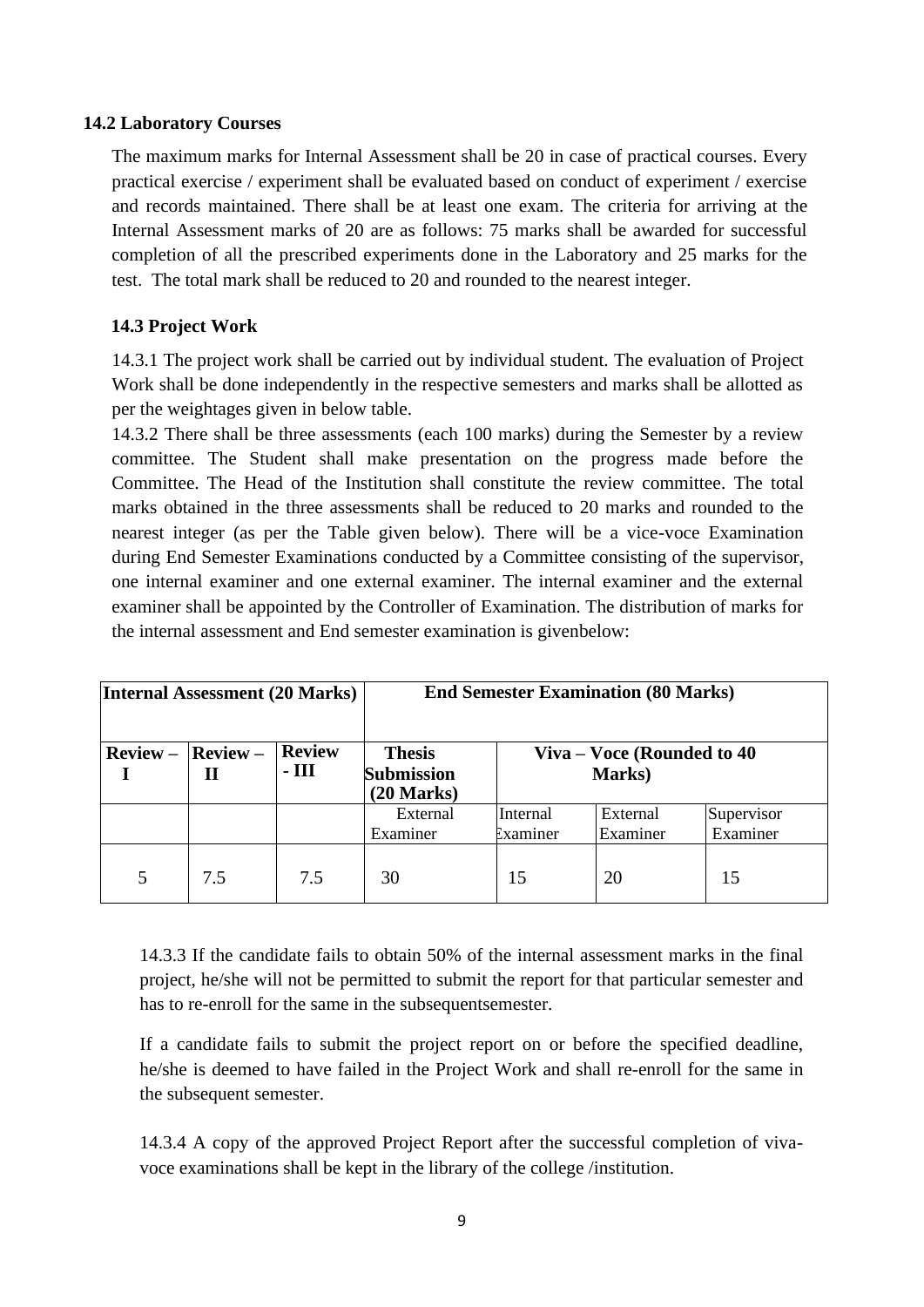14.3.5 Industrial Training / Summer Project shall not exceed the maximum duration of 4 weeks and should be organized by the Head of the Department for every student.

14.3.6 At the end of Industrial Training/ Summer Project the candidate shall submit a certificate from the organization where he/she has undergone training and also a brief report. The evaluation for 100 marks will be carried out internally based on this report and a Viva- Voce Examination will be conducted by a Departmental Committee constituted by the Head of the Institution. Certificates submitted by the students shall be attached to the mark list sent by the Head of the Institution to the Controller of Examination.

## **14.4 Other Employability Enhancement Courses**

Courses like Indian ethos & Business Ethics Seminar and creativity & Innovation Laboratory, as specified in the curriculum, will have only continuous evaluation. There will be no end-semester examination conducted for these courses. It is to be considered as purely INTERNAL (with 100% internal marks only). The basis for continuous evaluation will be informed at the start of the course. The final marks and grade will be determined on the basis of the continuous evaluation and included in the computation of CGPA. If the course has credits, it is necessary to obtain a pass mark. A student who fails in such course will need to repeat the course in the next academic year.

## **14.5 Assessment for Value Added Course**

The one / two credit course shall carry 100 marks and shall be evaluated through **continuous assessments only**. Two Assessments shall be conducted during the semester by the Department concerned. The total marks obtained in the tests shall be reduced to 100 marks and rounded to the nearest integer. A committee consisting of the Head of the Department, staff handling the course and a senior Faculty member nominated by the Head of the Institution shall monitor the evaluation process. The list of students along with the marks and the grades earned may be forwarded to the Controller of Examinations for necessary action at least one month before the commencement of End Semester Examinations.

#### **14.6 Assessment for Online Courses**

Students may be permitted to credit one online course (which is provided with certificate) subject to a maximum of three credits. The approved list of online courses will be provided by Head of the Institution and controller of examinations from time to time. Online course of 3 credits can be considered instead of one elective course. The student needs to obtain certification or credit to become eligible for writing the End Semester Examination. The course shall be evaluated only through the End Semester Examination conducted by the Controller of Examinations of the Institution with the prior approval of the Head of the department and the Head of the Institution.

Internal marks approved by the Head of the Institution shall be displayed by the respective HODs within 5 days from the last working day.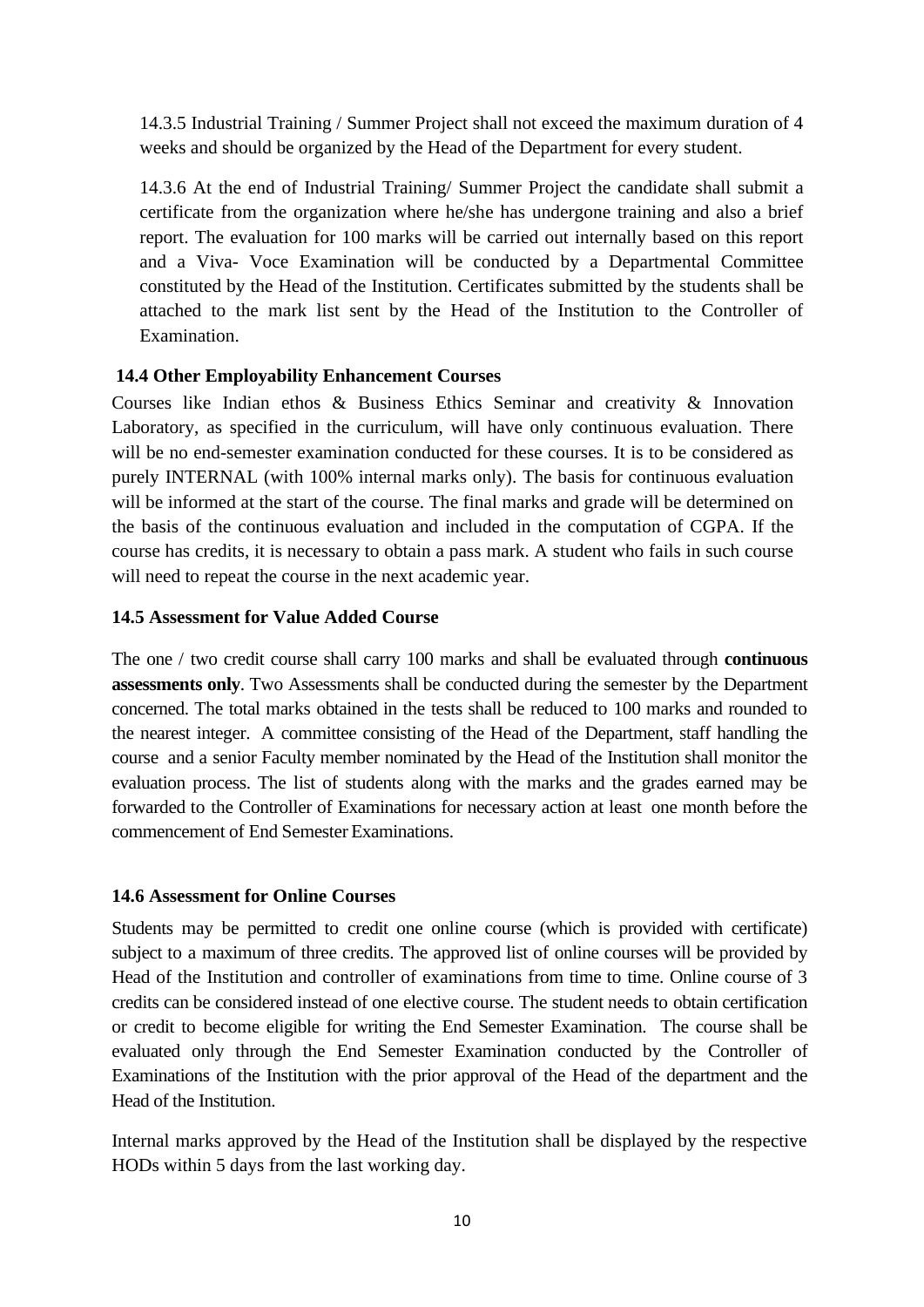## **14.7 Attendance Record**

Every teacher is required to maintain an 'ATTENDANCE AND ASSESSMENT RECORD' which consists of attendance marked in each lecture or practical or project work class, the test marks and the record of class work (topic covered), separately for each course. This should be submitted to the Head of the department periodically (at least three times in a semester) for checking the syllabus coverage and the records of test marks and attendance. The Head of the department shall sign with date after due verification. At the end of the semester, the record should be verified by the Head of the Institution who will keep this document in safe custody (for five years). The University or any inspection team appointed by the University may verify the records of attendance and assessment of both current and previous semesters.

## **15. REQUIREMENTS FOR APPEARING FOR END SEMESTER EXAMINATIONS**

A candidate shall normally be permitted to appear for the End Semester Examinations for all the courses registered in the current semester (vide clause 7) if he/she has satisfied the semester completion requirements (subject to Clause 8).

A candidate, who has already appeared and passed the examination in any subject, is not entitled to reappear for the same subject for improvement of grades.

#### **16. PASSING REQUIREMENTS**

16.1 A candidate who secures not less than 50% of total marks prescribed for the course with a minimum of 50% of the marks prescribed for the End-semester Examination shall be declared to have passed the course and acquired the relevant number of credits. This is applicable for both theory and practical courses (including project work).

16.2 If a student fails to secure a pass in theory courses in the current semester examination, he/she is allowed to write arrear examinations in the consecutive semesters and the internal marks earned in first appearance shall be carried over to the subsequent attempts. If a student fails to secure a pass in a course even after consecutive arrear attempts up to four semesters. The student has to redo the course in the semester in which it is offered along with regular students.

16.3 If a student fails to secure a pass in a laboratory course, **the student shall register** for the course again, when offered next.

16.4. If a student fails to secure a pass in project work, **the student shall register** for the course again, in the subsequent semester.

16.5 The passing requirement for the courses which are assessed only through internal assessment (EEC courses except project work), is 50% of the internal assessment marks only.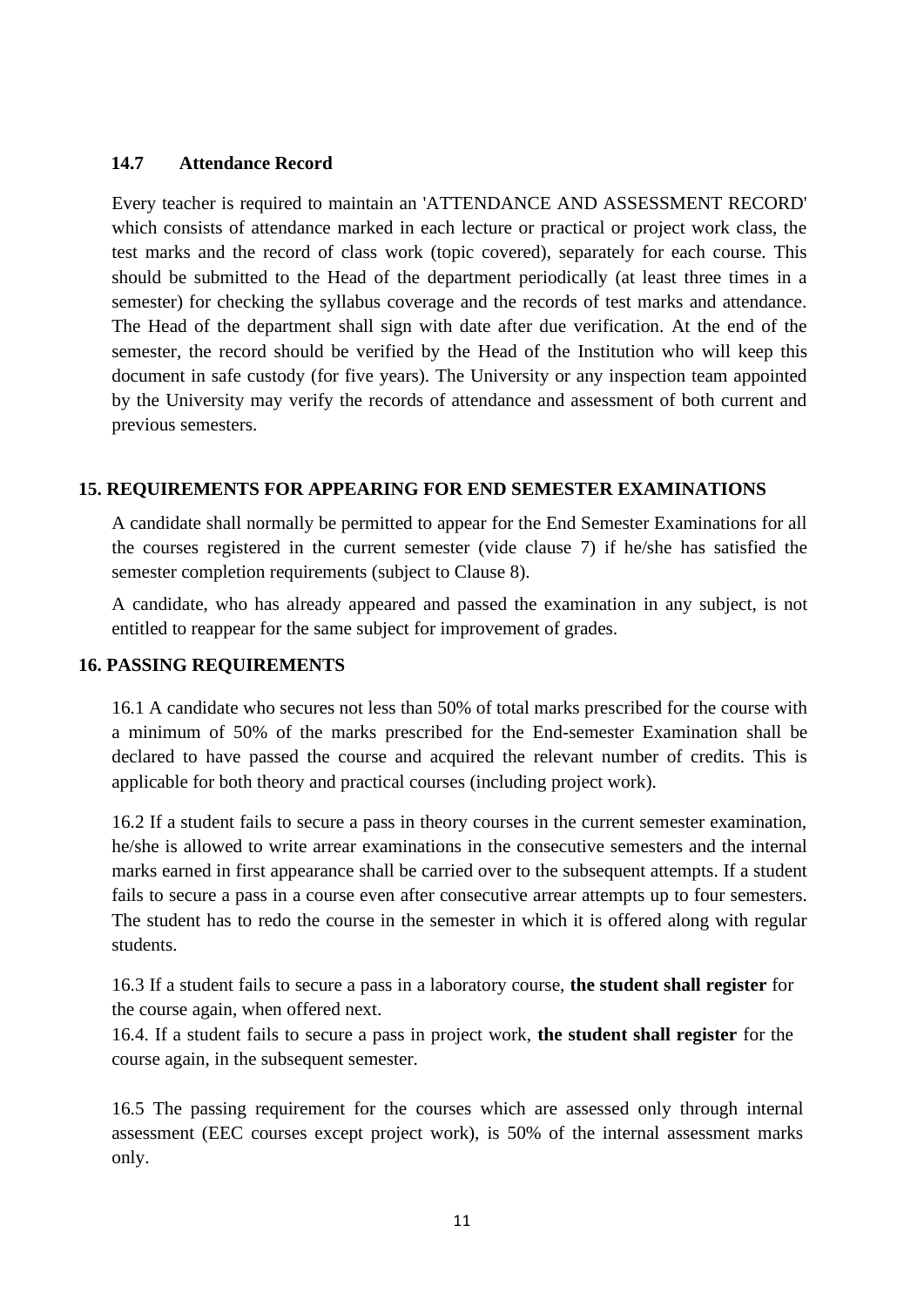#### **17 AWARD OF LETTER GRADES**

17.1 All assessments of a course will be evaluated on absolute marks basis. However, for the purpose of reporting the performance of a candidate, letter grades, each carrying certain number of points, will be awarded as per the range of total marks (out of 100) obtained by the candidate in each subject as detailed below:

| <b>Letter Grade</b>           | <b>Grade Points</b> | <b>Marks Range</b> |
|-------------------------------|---------------------|--------------------|
| (Outstanding)<br>$\mathbf{O}$ | 10                  | $91 - 100$         |
| $A + (Excellent)$             | 9                   | $81 - 90$          |
| A (VeryGood)                  | 8                   | $71 - 80$          |
| $B + (Good)$                  | 7                   | $61 - 70$          |
| B<br>(Average)                | 6                   | $50 - 60$          |
| <b>RA</b>                     | $\bf{0}$            | $50$               |
| SA (Shortage of Attendance)   | $\boldsymbol{0}$    |                    |
| W                             | $\bf{0}$            |                    |

A student is deemed to have passed and acquired the corresponding credits in a particular course if he/she obtains any one of the following grades: "O", "A+", "A", "B+", "B".

**'SA'** denotes shortage of attendance (as per clause 7.3) and hence prevention from writing the end semester examinations. 'SA' will appear only in the result sheet.

**"RA"** denotes that the student has failed to pass in that course, and has to **reappear** for the same.

"**W**" denotes **withdrawal** from the exam for the particular course. The grades RA and W will figure both in Marks Sheet as well as in Result Sheet. In case of 'W' the student has to earn Continuous Assessment marks and appear for the End Semester Examinations.

If the grade W is given to course, the attendance requirements need to be satisfied.

If the grade RA is given to a core **theory course**, the attendance requirement need not be satisfied, but if the grade RA is given to a **Laboratory Course/ Project work / Seminar and any other EEC course,** the attendance requirements (vide clause 8) should be satisfied.

17.2 The grades O, A+, A, B+, B obtained for the one credit course shall figure in the Mark sheet under the title **'Value Added Courses'**. The Courses for which the grades are RA, SA **will not figure in the marksheet.**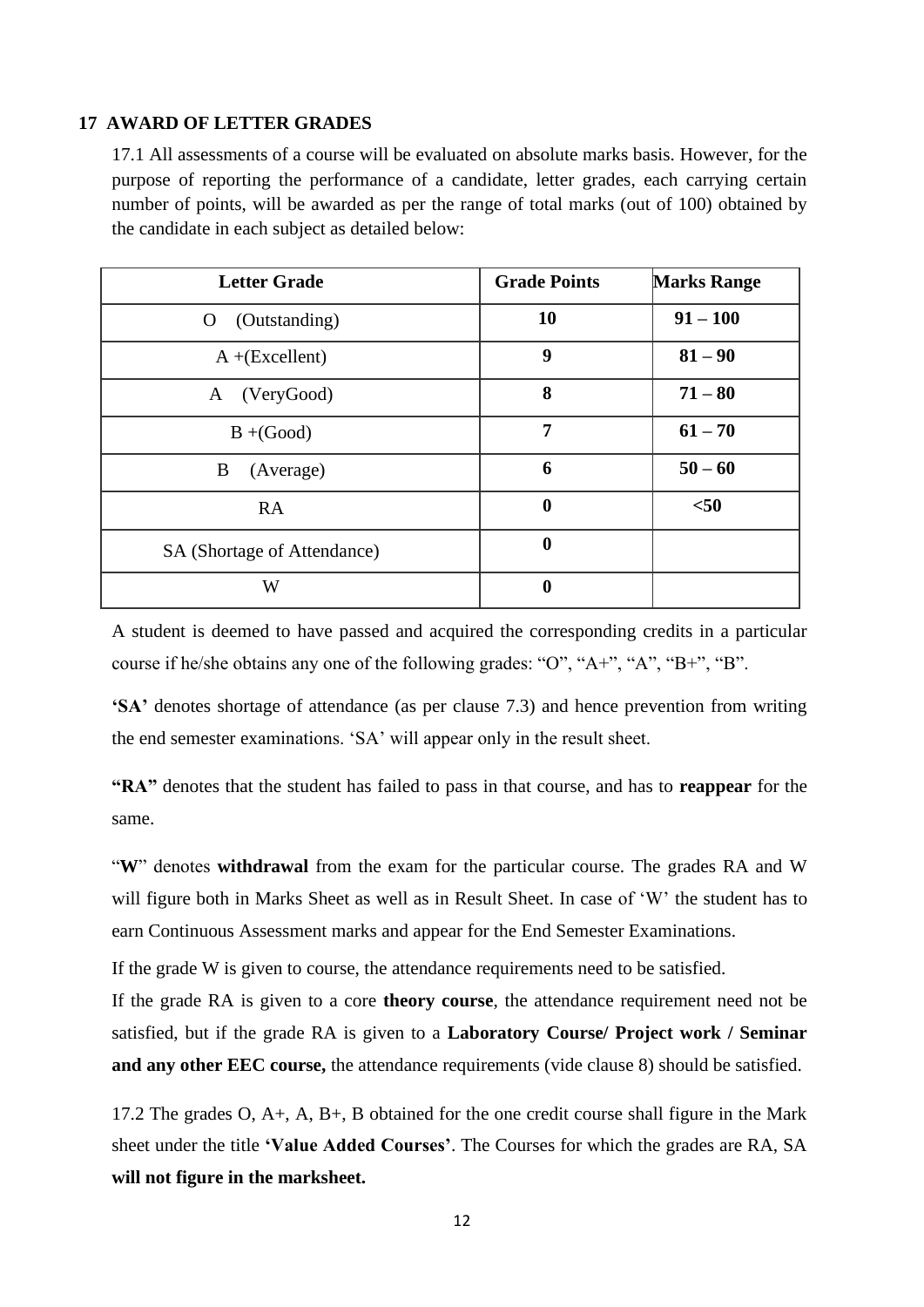## **17.3 Grade Sheet**

After results are declared, Grade Sheets will be issued to each student which will contain the following details:

- The college in which the candidate has studied
- The list of courses enrolled during the semester and the grade scored.
- The Grade Point Average (GPA) for the semester and
- The Cumulative Grade Point Average (CGPA) of all courses enrolled from first semester onwards.

GPA for a semester is the ratio of the sum of the products of the number of credits for courses acquired and the corresponding points to the sum of the number of credits for the courses acquired in the semester.

CGPA will be calculated in a similar manner, considering all the courses registered from first semester. RA grades will be excluded for calculating GPA and CGPA.



where

Ciis the number of Credits assigned to the course

**GP<sup>i</sup>** is the point corresponding to the grade obtained for each course

**n** is number of all courses successfully cleared during the particular semester in the case of GPA and during all the semesters in the case of CGPA.

#### **18 ELIGIBILITY FOR THE AWARD OF THE DEGREE**

18.1 A student shall be declared to be eligible for the award of the degree if the student has satisfied the following:

- Has completed the prescribed courses of study and evaluation successfully
- Earned the number of prescribed credits as specified in the curriculum.
- Has completed the program within the maximum stipulated time.
- No disciplinary action is pending against the student.
- The award of degree must have been approved by the Affiliating University.

#### **18.2 Classification of the Degree Awarded**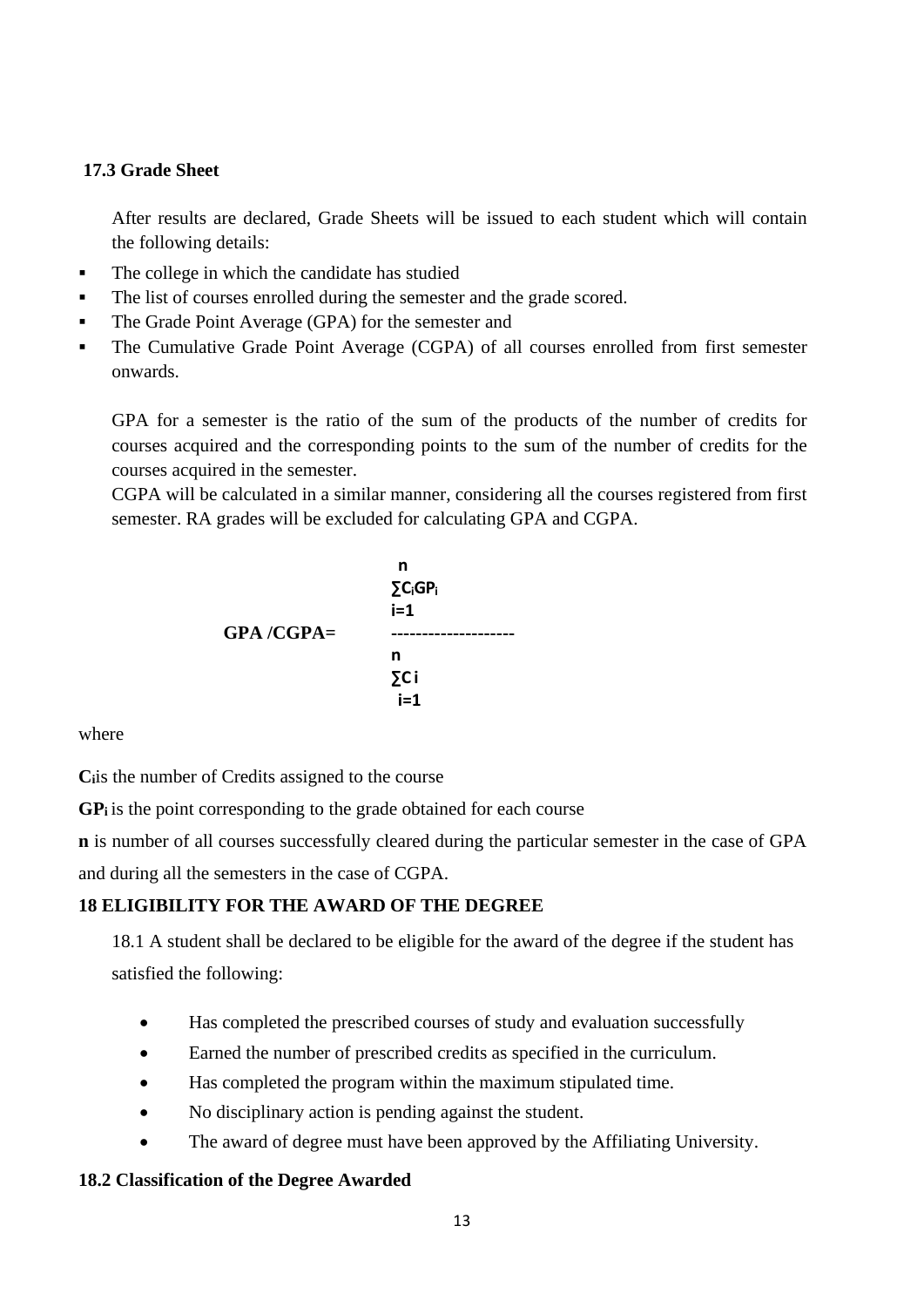## **18.2.1 First Class with Distinction**

A student who qualifies for the award of degree as above, having passed the examination in all required courses in the first appearance within two years from the date of joining the program (or within three years including an authorized break of study of one year) and securing a CGPA of not less than 8.50 shall be declared to have passed in First Class with Distinction.

In the above case, the student should not have been prevented from writing any end- semester Examination due to lack of attendance.

## **18.2.2 First Class:**

A student who qualifies for the award of degree as above, having passed the examination in all required courses within two years from the date of joining the program (or within three years including an authorized break of study of one year) and securing a CGPA of not less than 7.0 shall be declared to have passed in First Class.

In the above case, the student should not have been prevented from writing any end- semester Examination due to lack of attendance.

## **18.2.3 Second Class:**

All other students not covered above and who are eligible for the award of degree having passed the examinations in all required courses within the maximum duration of the program shall be declared to have passed in Second Class.

18.3 Students who have withdrawn from any end-semester examinations with prior approval will not be eligible for the award of a rank in the program.

## **18.3 Photocopy /Revaluation**

A candidate can apply for photocopy of his/her semester examination answer paper for a theory course, within 2 weeks from the declaration of results, on payment of a prescribed fee through proper application to the Controller of Examinations through the Head of Institution. The answer script is to be valued and justified by a faculty member, who handled the subject and recommend for revaluation with breakup of marks for each question. Based on the recommendation, the candidate can register for the revaluation through proper application to the Controller of Examinations. The Controller of Examinations will arrange for the revaluation and the results will be intimated to the candidate concerned through the Head of the Institution. Revaluation is not permitted for practical courses and for project work.A candidate can apply for revaluation of answer scripts for not exceeding 5 subjects at a time.

#### **18.4 Review**

Candidates not satisfied with Revaluation can apply for Review of his/her examination answer paper in a theory course, within the prescribed date on payment of a prescribed fee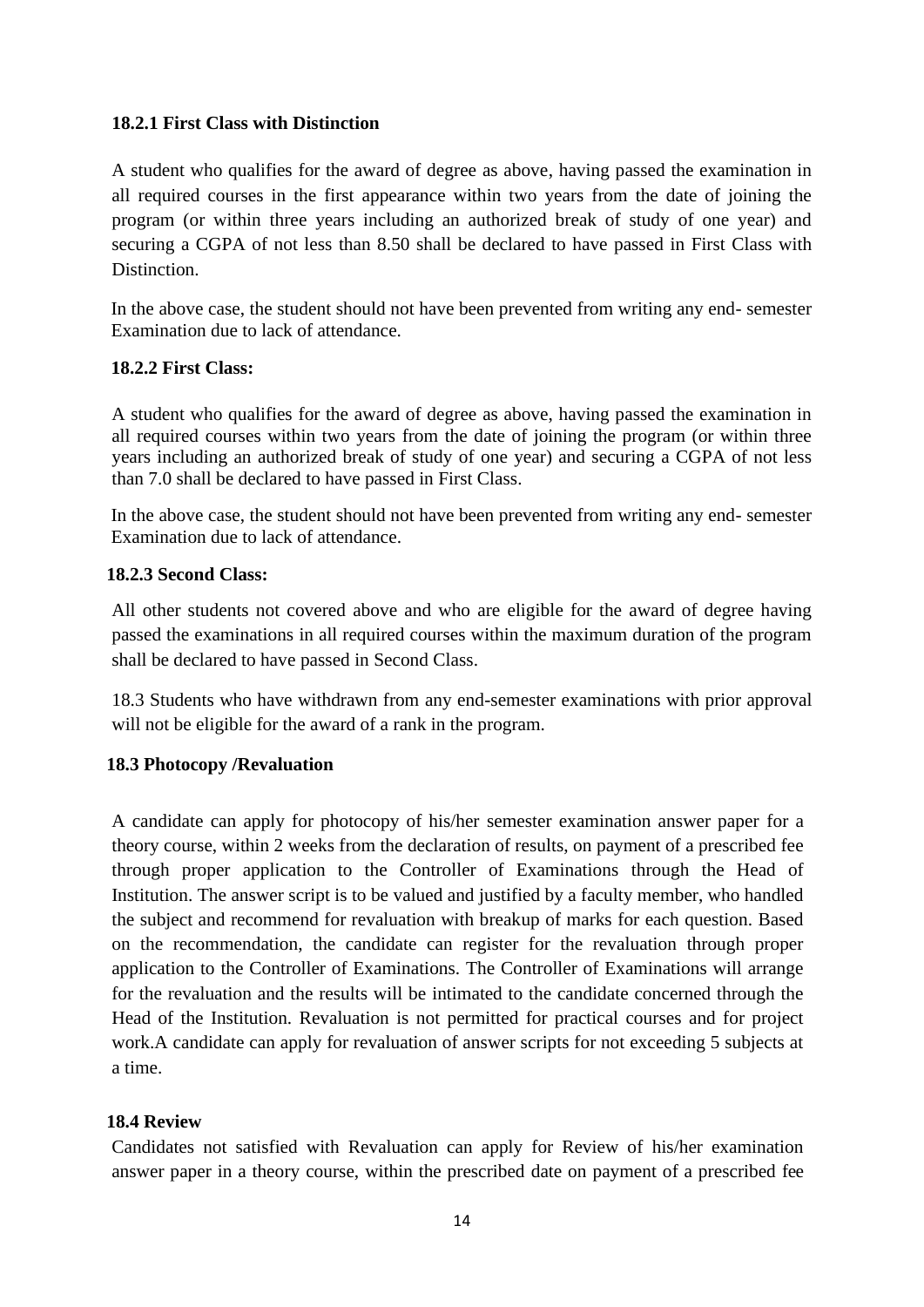through proper application to Controller of Examination through the Head of the Institution. Candidates applying for Revaluation only are eligible to apply for Review.

# **19. PROVISION FOR WITHDRAWAL FROM EXAMINATION:**

19.1 A student may, for valid reasons, (medically unfit / unexpected family situations / sports approved by Chairman, sports board and HOD) be granted permission to withdraw from appearing for the end semester examination in any course or courses in **ANYONE** of the semester examinations during the entire duration of the degree programme. The application shall be sent to Director, Student Affairs through the Head of the Institution with required documents.

19.2 Withdrawal application is valid if the student is otherwise eligible to write the examination and if it is made within TEN days prior to the commencement of the examination in that course or courses and recommendedbythe Head of the Institution and approved by the Controller ofExaminations.

19.3 Notwithstanding the requirement of mandatory 10 days notice, applications for withdrawal for special cases under extraordinary conditions will be considered on the merit of thecase.

19.4 In case of withdrawal from a course / courses, the course will figure both in Mark Sheet as well as in Result Sheet. **Withdrawal essentially requires the student to register for the course/courses.** The student has to register for the course, fulfill the attendance requirements (vide clause 8), earn continuous assessment marks and attend the end semester examination. However, withdrawal shall not be construed as an appearance for the eligibility of a candidate for First Class with Distinction.

19.5 Withdrawal is permitted for the end semester examinations in the final semester only if the period of study of the student concerned does not exceed 3 years as per clause 18.1

# **20. PERSONALITY AND CHARACTER DEVELOPMENT**

All students shall enrol, on admission, in any one of the personalities and character development programmes (NSS/NSO) and undergo training for about 40 hours and attend a camp of about six days. The training shall include classes on hygiene and health awareness and also training in first aid etc.

National Service Scheme (NSS) will have social service activities in and around the College / Institution.

National Sports Organization (NSO) will have sports, Games, Drills and Physical exercises

# **21 AUTHORIZED BREAK OF STUDY FROM APROGRAMME**

21.1 A student is permitted to go on break of study for a maximum period of one year as a single spell.

21.2 Break of Study shall be granted only once for valid reasons for a maximum of one year during the entire period of study of the degree programme. However, in extraordinary